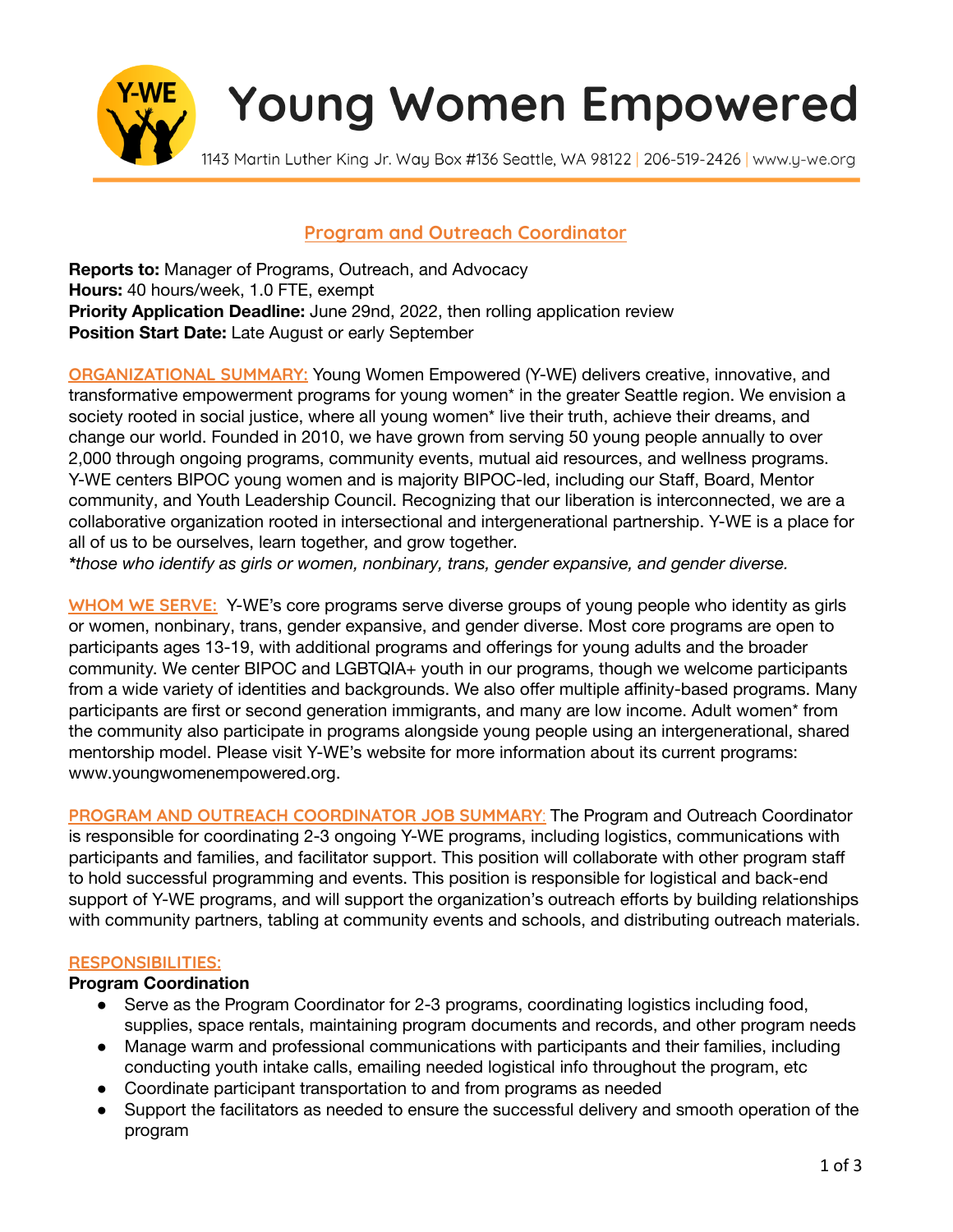- Assist the Operations Manager with the administration of forms and evaluations
- Track and log program expenses
- Coordinate with program facilitators to complete post-program tasks, including attendance tracking, narrative program descriptions, organizing photos, and other tasks as needed

## **General Program Support**

- *●* Work with the Development and Communications team as needed to create collateral, make in-kind requests, provide content for social media, etc
- Attend and provide support to the Event Coordinator and other staff at large community programs and events as needed
- Work with the Mental Health and Wellness Specialist to identify participant and family mutual aid needs, and assist in their distribution
- Assist with general program administrative tasks, such as responding to program inquiries
- For remote programs, identify participants with technology needs and work with the Operations Manager to ensure distribution of devices from the tech library
- Some facilitation may be required, such as hosting a new family orientation, supporting with mentor training, or running icebreaker activities with youth
- *●* Assist as needed with the mentor program
- Assist the Operations Manager with ongoing program data management, including database maintenance, tracking grant-specific data, digitizing survey responses, and obtaining participant paperwork
- *●* Support the Operations team as needed with misc. tasks

## **Outreach**

- Collaborate with the Manager of Programs, Outreach, and Advocacy to implement outreach strategies and plans
- Correspond and build relationships with community partners
- Distribute outreach materials, table at events, and speak in classrooms and schools
- Support back-end outreach efforts, e.g. tracking deadlines, calendar reminders, maintaining and update listservs, etc

#### **TRAINING AND EXPERIENCE:**

# **Required**

- Commitment to the mission and vision of Y-WE
- Knowledge of culturally relevant and developmentally appropriate practices for diverse youth (language, culture, race, physical ability, sexual orientation, etc.)
- Proficient in Google Suite and Microsoft Office
- 1-2 years of relevant experience, e.g. working in youth-serving nonprofits, project management, or event coordination
- Basic project management, event coordination, and computer skills

# **Preferred**

- Proficient in a language other than English, particularly Spanish, Amharic, Somali, or Vietnamese
- Outreach and community engagement experience

# **Certificates and Licenses**

- Current valid Driver's License and a driving record with no more than one minor violation and speeding violation of more than 20mph over the limit
- Pass Washington State criminal background check
- First Aid/CPR/AED certification, or willingness to obtain within one month of hiring